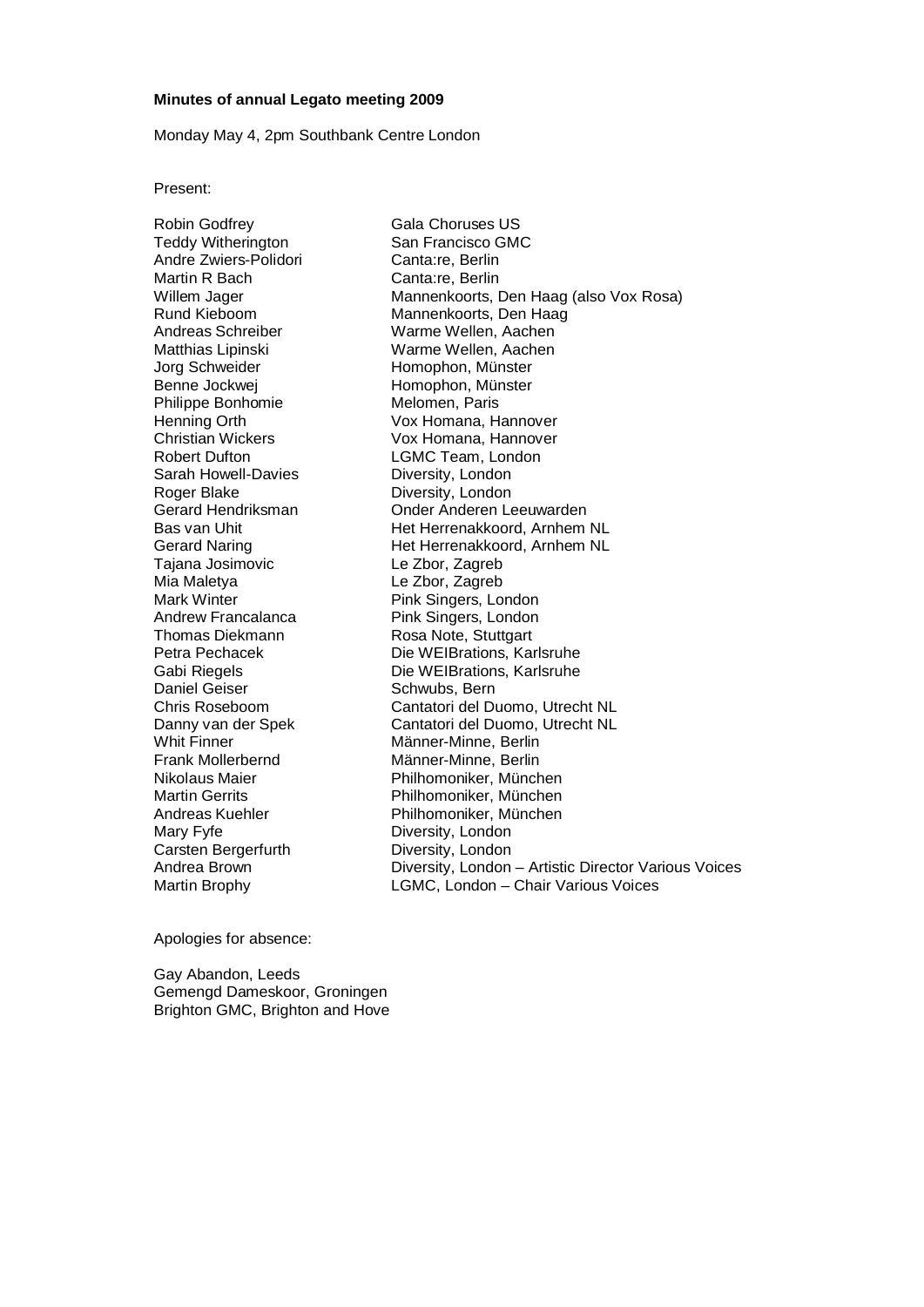## **1.0 Welcome**

1.1 Mary Fyfe (MF) as member of the departing board welcomed everyone on behalf of Various Voices London 2009.

## **2.0 Approval of the minutes of Legato meeting in Berlin (October 2008)**

2.1 The minutes were accepted as a true record of the last meeting.

# **3.0 Financial report and relief of the old board for 2007/2008**

3.1 The current balance of Legato shows as follows:

| Current account | 2198.00 | € |  |
|-----------------|---------|---|--|
| Cash            | 151.00  | € |  |
| Savings account | 2060.00 | € |  |
| Total           | 4409.00 | € |  |

- 3.2 MF noted that most subscriptions are due for payment and should be expected shortly. Bank details can be found on the website.
- 3.3 The old board was relieved by the Legato members present at the meeting.

# **4.0 Election of a new board**

- 4.1 MF noted that both genders would have to be represented on the board. Also, for managing the Legato accounts based in Germany, a member based in Germany would be practical.
- 4.2 Nominations for the new board:
	- Martin Gerrits, Philhomoniker, München
	- Mary Fyfe, Diversity, London
	- Dominik Jakob, Vielhomonie Rhein-Ruhr, Düsseldorf

Martin, Mary and Dominik were elected unanimously by open ballot without a dissentient and abstention vote as the new board by the Legato members present.

## **5.0 Feedback on Various Voices 2009**

- 5.1 Robert Dufton (RD) of the London Gay Men's Chorus and part of the core strategy team for Various Voices 2009 talked about their vision for the festival they presented in April 2006. Building on Paris the vision was to create a celebration of songs and our sexuality through music. Important elements were interaction between choirs and interaction with the public, personal growth for individuals and a 4 day, compact festival for every delegate to choose their own festival. RD also noted the aim of taking Various Voices further into the 2012 London Olympics.
- 5.2 The following comments were received:
	- Mannenkoorts, Den Haag

Mannenkoorts thanked Team London for a great festival, though they would have wished for more 'visibility' of the festival in London generally and for more 'gay' signs at the Southbank Centre. It was also felt that there could have been a party organized for Sunday night instead of a free night for delegates.

Schmaz, Zürich

Schmaz agreed that a great festival was delivered and noted that public awareness in a city like London would be hard to achieve. The Southbank Centre as the centre of activities was acknowledged as the perfect venue. Schmaz questioned the need for paying delegates to be charged extra for concert tickets to see other choirs performing. As a result some concerts did not have much audience and that is what the festival should be about – hearing each other.

• Canta:re, Berlin

Canta:re congratulated on the choice of the venue and noted similar to Schmaz that the feeling 'once paid – everything is free' was anticipated as being part of the festival. Communication on this matter could have been more clear.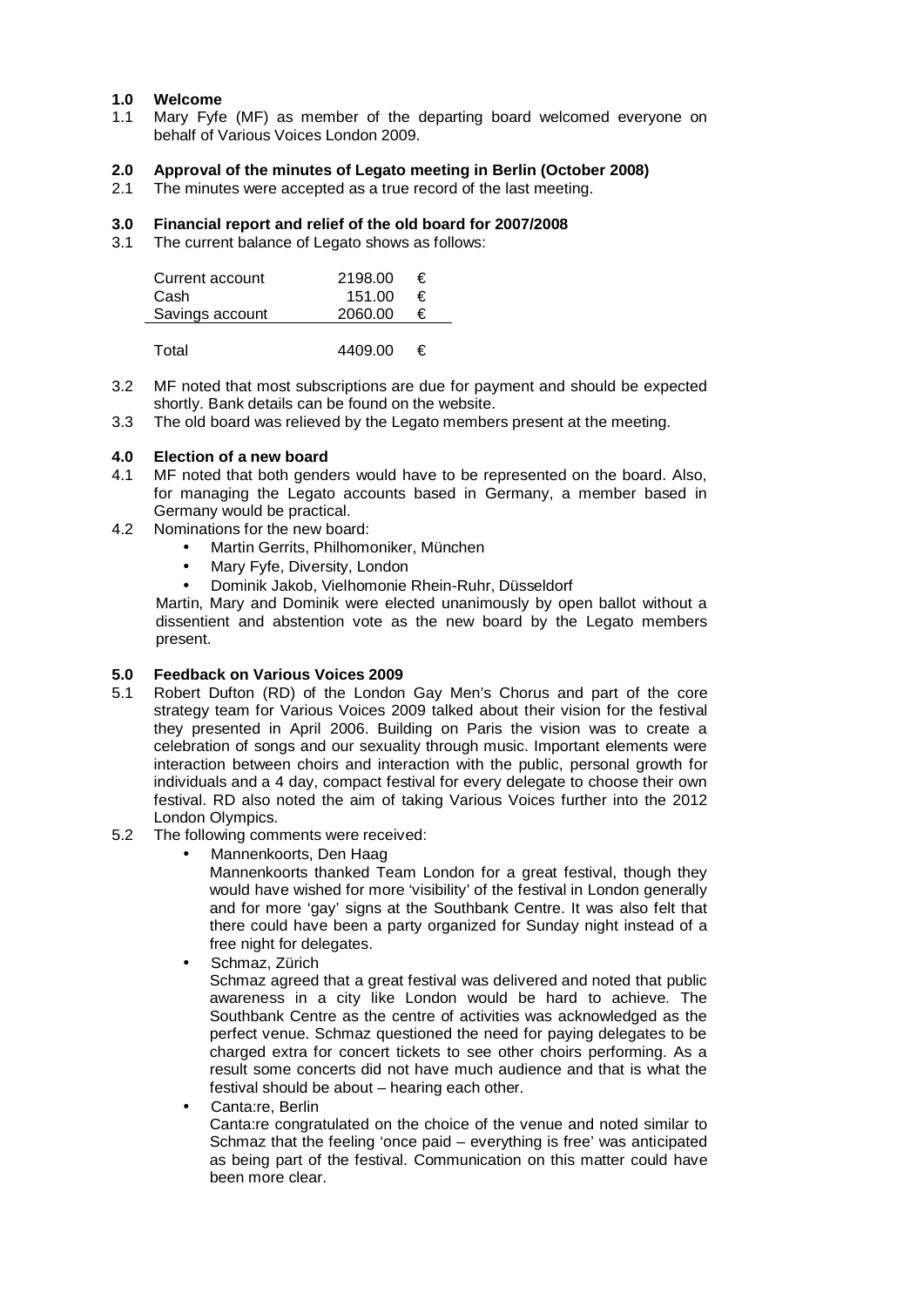- Vox Rosa, den Haag Vox Rosa thanked Team London for the professional organisation of the festival but noted they missed the free street performances.
- Die WEIBrations, Karlsruhe Die WEIBrations thought that the joint song for every choir3 concert was a great idea which brought many choirs closer together.
- 5.3 Martin Brophy (MB) as the festival director responded to the comments satisfactory. Beside the artistic vision the way the festival had to work was on the background of a strong financial structure. Also, many decisions and compromises had to be taken in connection with the restrictions and legal obligations of the Southbank Centre and the use of public spaces in London in general. MB stated that Various Voices 2009 was the way Team London produced this festival but that there will be many different ways for any future festival. Team London will be more than happy to receive further feedback, also to help and pass it on to future festival organisers.

## **6.0 How and what can Legato be in the future?**

"Legato wants strengthen the communication and cooperation between the gay and lesbian choruses in Europe. Legato wants to assist and support these choruses."

- 6.1 All members felt that the Legato website should be used more intensively by all choirs for networking and to spread information, e.g. dates of concerts. Instead of using Legato solely for the festival every  $4<sup>th</sup>$  year this should be a place to meet other choirs, arrange joint concerts and build connections in between festivals.
- 6.2 MB explained that as part of the idea to carry Various Voices London 2009 further, they would be part of London 2012 on the run to the Olympics, where a musical/singing partition is strongly wanted.

# **7.0 Next festival (VV 2013)?**

- All members present agreed unanimously to aim for another festival in 2013. A period of 4 years was felt as a good time span to get together.
- 7.2 The wish for the next festival to be held in Scandinavia or the Benelux countries was brought forward.
- 7.3 MB encouraged choirs to start thinking now if they would like to host Various Voices in 2013 – keeping in mind that London did it one way, but the next festival could be done in a completely different way so people should not be scared to come forward with their ideas. MB also offered the Team London support, using their experience to create a vision but also to focus on the financial side.
- 7.4 To support the next festival MB noted that with 62 Legato members and an annual fee of €15 per choir there was not enough financial support for Various Voices. It was felt that a higher annual fee based on numbers of choir members would help. The Legato board was asked for a financial plan to be produced and presented at the next meeting. A change of the contribution will have to be decided by vote.
- 7.5 Initial indications of interest to host Various Voices 2013 should be made by September 2009 with a proposal/Presentation at the next Legato meeting in May/June 2010.

## **8.0 Time and place for the next meeting (interested choruses welcome)**

8.1 Vox Rosa, Den Haag, are celebrating their  $25<sup>th</sup>$  anniversary in 2010, which would fit in very well with hosting the next legato meeting. A date for May/June 2010 to be confirmed by Vox Rosa.

## **9.0 Other business**

9.1 The Various Voices 2009 photo book is being produced, delegates will be notified by email about the completion and online purchase. For further information please refer to the website *[www.variousvoiceslondon.org.uk](http://www.variousvoiceslondon.org.uk.)*.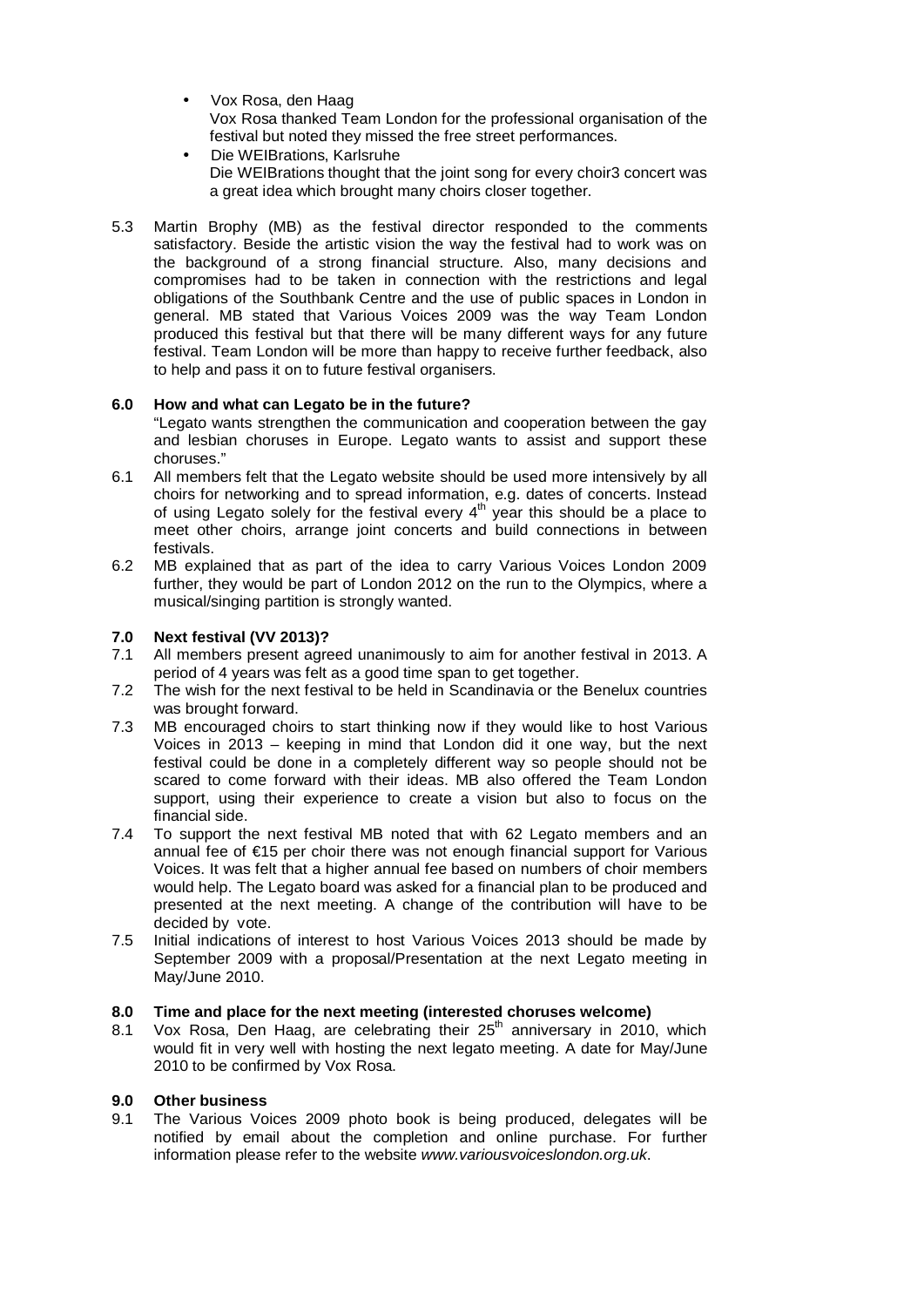- 9.2 Various Voices 2009 archive performance CD's will be sent out by post within the next couple of weeks *(post meeting note: For further information please refer to the Various Voices website [www.variousvoiceslondon.org.uk](http://www.variousvoiceslondon.org.uk).)*).
- 9.3 MB suggested, to enable young and new choirs to join Legato for free at the beginning to support and encourage them in their work. Le Zbor from Zagreb thanked Various Voices 2009 for all their support which made it possible for them to join. Also, they were proud to announce, that a male gay choir just started in Zagreb.

## **10.0 Date of next Legato meeting**

10.1 May/June 2010, Den Haag – details to be confirmed.

Chair: Mary Fyfe Signed: **CALACTE**<br>Minutes: Carsten Bergerfurth Signed: CALACTE Minutes: Carsten Bergerfurth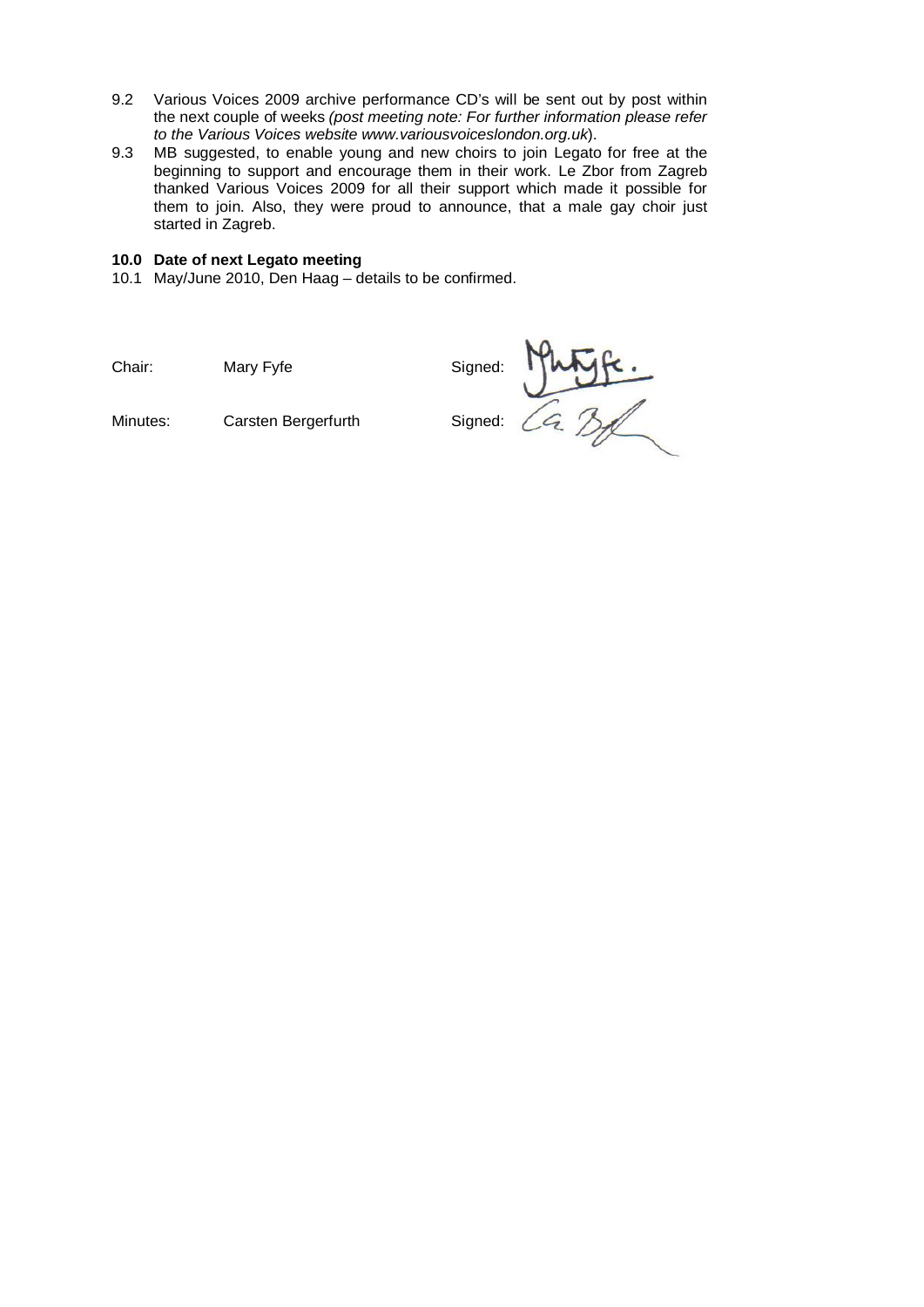#### **Protokoll vom Legato-Treffen 2009**

Montag 4. Mai, 14.00h Southbank Centre London

#### Anwesend:

Robin Godfrey Gala Choruses US Teddy Witherington **San Francisco GMC**<br>
Andre Zwiers-Polidori **Santata**: Canta:re, Berlin Andre Zwiers-Polidori Martin R Bach Canta:re, Berlin<br>Willem Jager Canta: Mannenkoorts, I Jorg Schweider **Homophon, Münster**<br>Benne Jockwei **Homophon, Münster** Philippe Bonhomie<br>Henning Orth Robert Dufton LGMC Team, London Sarah Howell-Davies **Diversity**, London Roger Blake **Diversity, London**<br>Gerard Hendriksman **Brand Conder Anderen Le** Tajana Josimovic Le Zbor, Zagreb Mia Maletya Le Zbor Zagreb Andrew Francalanca<br>
Thomas Diekmann<br>
Pink Singers, London<br>
Rosa Note, Stuttgart Daniel Geiser **Schwubs, Bern**<br>
Chris Roseboom **Schwubs, Bern**<br>
Cantatori del D Whit Finner<br>
Frank Mollerbernd<br>
Frank Mollerbernd<br>
Männer-Minne, Berlin Frank Mollerbernd Männer-Minne, Berlin Mary Fyfe **Diversity**, London Carsten Bergerfurth Diversity, London

Willem Jager **Mannenkoorts, Den Haag (auch Vox Rosa)**<br>Rund Kieboom Mannenkoorts, Den Haag Rund Kieboom **Mannenkoorts, Den Haag<br>Andreas Schreiber Manne Wellen, Aachen** Andreas Schreiber Warme Wellen, Aachen<br>Matthias Lipinski Warme Wellen, Aachen Matthias Lipinski Warme Wellen, Aachen<br>Jorg Schweider Warme Homophon, Münster Homophon, Münster<br>Melomen, Paris Henning Orth Vox Homana, Hannover<br>
Christian Wickers<br>
Vox Homana, Hannover Vox Homana, Hannover Gerard Hendriksman **Gerard Hendriksman** Onder Anderen Leeuwarden<br>Bas van Uhit **Bas van Hendriksmann Het Herrenakkoord**. Arnheim Het Herrenakkoord, Arnheim NL Gerard Naring **Het Herrenakkoord, Arnheim NL** Pink Singers, London Rosa Note, Stuttgart Petra Pechacek Die WEIBrations, Karlsruhe<br>Gabi Riegels Cabi Die WEIBrations, Karlsruhe Gabi Riegels **Die WEIBrations, Karlsruhe**<br>Daniel Geiser **Die Schwubs**, Bern Chris Roseboom Cantatori del Duomo, Utrecht NL Danny van der Spek Cantatori del Duomo, Utrecht NL Nikolaus Maier **Nicholaus Manuel Englisher Philhomoniker**, München<br>Martin Gerrits **München**<br>Philhomoniker, München Philhomoniker, München Andreas Kuehler Philhomoniker, München Andrea Brown **Diversity, London – Artistic Director Various Voices**<br>Martin Brophy **Martion Contains LGMC, London – Chair Various Voices** LGMC, London – Chair Various Voices

#### Entschuldigt:

Gay Abandon, Leeds Gemengd Dameskoor, Groningen Brighton GMC, Brighton and Hove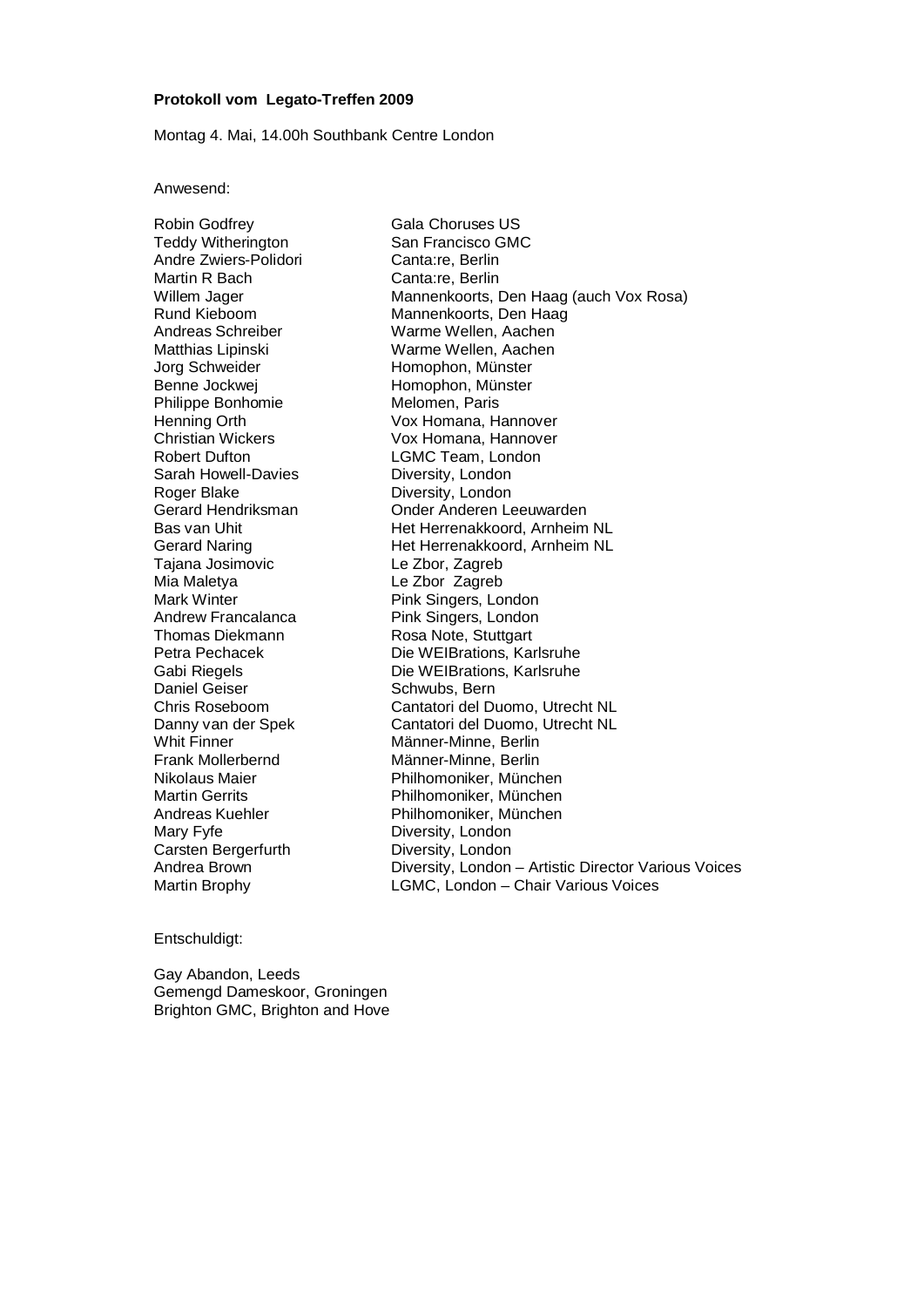## **1.0 Begrüßung**

1.1 Mary Fyfe (MF) als Mitglied des scheidenden Vorstandes begrüßte alle Anwesenden im Namen von Various Voices London 2009.

## **2.0 Genehmigung des Protokolls des letzten Meetings in Berlin (Oktober 2008)**

2.1 Das Protokoll wurde ohne Abänderungen genehmigt.

# **3.0 Finanzbericht und Entlastung des alten Vorstandes für 2007/2008**

3.1 Das aktuelle Guthaben von Legato beläuft sich auf:

| Girokonto | 2198.00 | € |  |
|-----------|---------|---|--|
| Bargeld   | 151.00  | € |  |
| Sparbuch  | 2060.00 | € |  |
| Gesamt    | 4409.00 | € |  |

- 3.2 MF merkte an, dass die meisten Mitgliedsbeiträge in Kürze fällig seien und somit die Zahlungen bald eingehen sollten. Bankverbindungen sind auf der Legato Website zu finden.
- 3.3 Der alte Vorstand wurde von den anwesenden Legatomitgliedern entlastet.

## **4.0 Neuwahl des Vorstandes**

- 4.1 MF merkte an, dass im Vorstand laut Satzung weibliche und männliche Vorstandsmitglieder vertreten sein müssen. Zwecks Kontenführung sei es außerdem sinnvoll, wenn mindestens ein Mitglied des neuen Vorstandes in Deutschland leben würde.
- 4.2 Nominierungen für den neuen Vorstand:
	- Martin Gerrits, Philhomoniker, München
	- Mary Fyfe, Diversity, London
	- Dominik Jakob, Vielhomonie Rhein-Ruhr, Düsseldorf

Martin, Mary und Dominik wurden von den anwesenden Legatomitgliedern in offener Abstimmung einstimmig ohne Gegenstimmen und Enthaltungen zum neuen Vorstand gewählt. Martin, Mary und Dominik nahmen die Wahl an.

## **5.0 Rückmeldungen an Various Voices 2009**

- 5.1 Robert Dufton (RD) vom London Gay Men's Chorus und Mitglied des Planungsteams für Various Voices 2009 sprach rückblickend über die Visionen für das Festival, die im April 2006 vorgestellt wurden. Aufbauend auf den Erfahrungen von Paris sollte ein Festival entstehen, das unseren Gesang und unsere Sexualität durch das Medium Musik feiert. Wichtige Bestandteile sollten der Austausch innerhalb der einzelnen Chöre und mit der Öffentlichkeit, die persönliche Entwicklung der einzelnen Teilnehmer und ein vier Tage langes, kompaktes Festival sein, das sich jeder Teilnehmer selbst zusammenstellen konnte. RD berichtete zudem, dass Various Voices als Teil der Olympischen Spiele 2012 fortgeführt werden soll.
- 5.2 Folgende Rückmeldungen wurden von den Anwesenden gegeben:
	- Mannenkoorts, Den Haag

Mannenkoorts dankte London für ein großartiges Festival. Sie hätten allerdings mehr Präsenz des Festivals in London und im Speziellen eine deutlichere schwul-lesbische Präsenz am Southbank Centre erwartet. Anstelle eines frei zur Verfügung stehenden Abends am Sonntag wäre eine Party wünschenswert gewesen.

Schmaz, Zürich Schmaz bedankte sich ebenfalls für das Festival und merkte an, dass es in einer Stadt wie London schwierig sei, öffentliche Aufmerksamkeit zu erlangen. Das Southbank Centre war hervorragend geeignet als Ort des Geschehens. Schmaz bemängelte, dass Teilnehmer, die ihren Teilnehmerbeitrag entrichtet hatten, extra für Eintrittskarten zu Konzerten anderer Chöre zahlen mussten. So kam es leider dazu, dass viele Chöre vor wenig Publikum singen mussten und der Sinn des Festivals – einander zu hören – in den Hintergrund trat.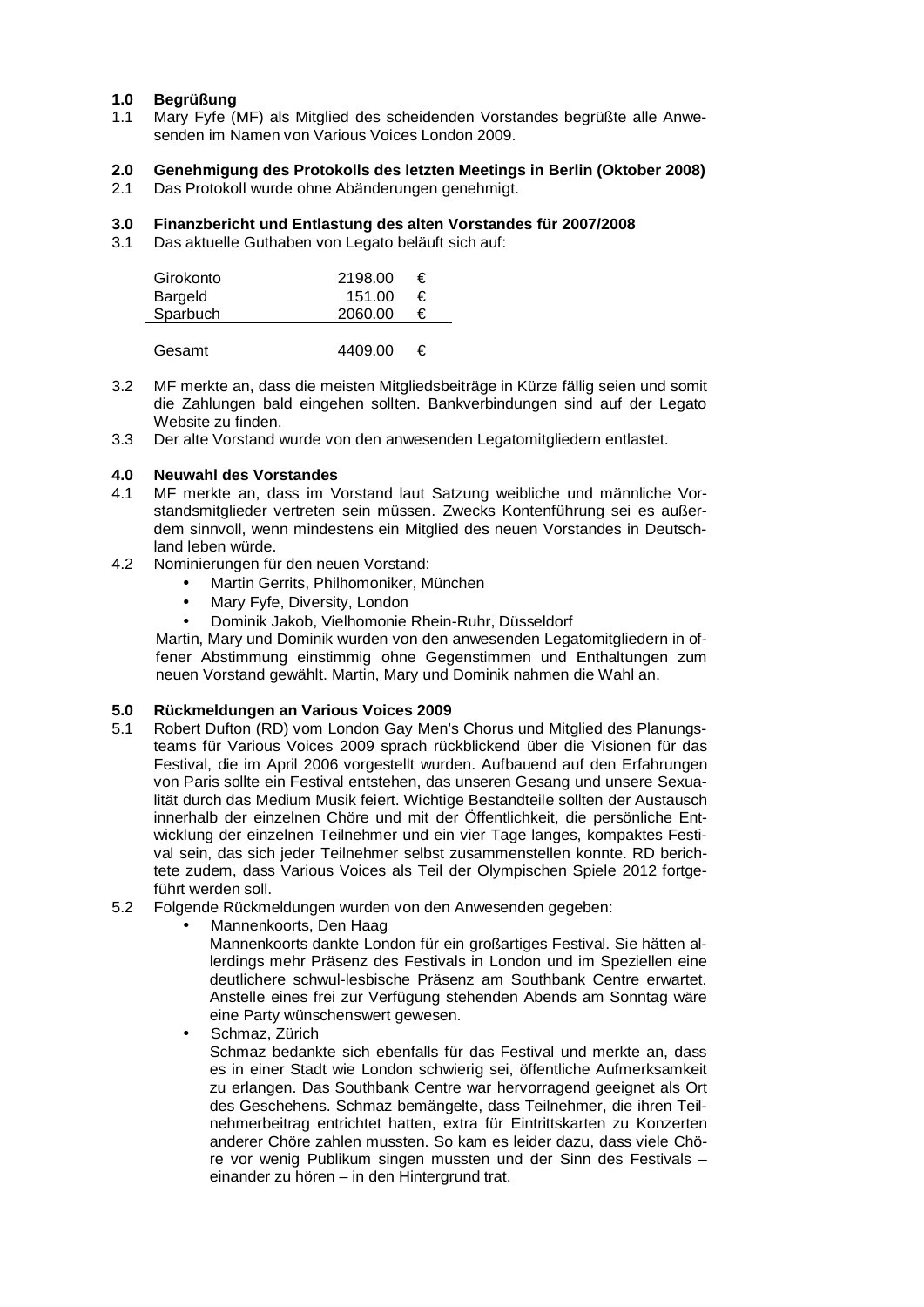• Canta:re, Berlin

Canta:re gratulierte zur Wahl des Veranstaltungsortes, hob aber ähnlich wie Schmaz hervor, dass nach Entrichtung des Teilnehmerbeitrages keine weiteren Kosten anfallen sollten. Es wurde generell angenommen, dass dies fester Bestandteil des Festivals sei – mehr Informationen hätten bekanntgegeben werden müssen.

- Vox Rosa, den Haag Vox Rosa dankte Team London für die professionelle Organisation des Festivals, vermisste aber das Straßensingen vergangener Jahre.
- Die WEIBrations, Karlsruhe Die WEIBrations fanden, dass der gemeinsame Song als Bestandteil aller Choir3-Konzerte eine gute Idee war und viele Chöre enger zusammengebracht hätte.
- 5.3 Martin Brophy (MB), in seiner Rolle als 'Festival Director', nahm zu den einzelnen Rückmeldungen Stellung. Neben dem künstlerischen Anspruch war aber auch eine fundierte Finanzplanung Grundlage für das Gelingen des Festivals. Zudem standen viele Entscheidungen und Kompromisse in Verbindung mit rechtlichen Einschränkungen und Bedingungen des Southbank Centres und der Nutzung öffentlicher Plätze in London. MB führte an, dass Various Voices 2009 das vom Team London gestaltete Festival war, aber gleichzeitig alle Wege für vollkommen unterschiedlich gestaltete Festivals in der Zukunft offenstünden. Team London würde sich über Rückmeldungen jeder Art sehr freuen und gerne seine Erfahrungen an die Organistoren zukünftiger Festivals weitergeben.

## **6.0 Wie und was kann Legato zukünftig sein?**

"Legato will die Kommunikation und Zusammenarbeit der schwulen und lesbischen Chöre in Europa stärken und den Chören bei ihrer Arbeit beratend und unterstützend zur Seite stehen."

- 6.1 Alle anwesenden Mitglieder waren sich darin einig, dass die Legato-Website intensiver zur Vernetzung der Chöre untereinander und zum Austausch von Informationen, wie z.B. Konzertterminen, genutzt werden sollte. Anstatt Legato nur alle vier Jahre zu den Festivals zu nutzen, sollte den Chören hier die Möglichkeit gegeben werden, andere Chöre zu treffen, gemeinsame Konzerte zu organisieren und die Verbindung mit anderen Chören im Zeitraum zwischen den Festivals zu halten.
- 6.2 MB teilte mit, dass die Vision, Various Voices London 2009 weiterzuführen, in der Teilnahme am Vorlauf auf die Olympischen Spiele 2012 resultierte, bei denen eine starke musikalische Mitwirkung erwünscht ist.

## **7.0 Nächstes Festival (VV 2013)?**

- 7.1 Alle Anwesenden erklärten einstimmig, dass es 2013 ein weiteres Festival geben sollte. Der Zeitraum von vier Jahren zwischen den einzelnen Festivals wurde allgemein als eine angebrachte Zeitspanne empfunden.
- 7.2 Es wurde der Wunsch geäußert, das nächste Festival entweder in Skandinavien oder den Beneluxstatten abzuhalten.
- 7.3 MB ermutigte die einzelnen Chöre dazu, sich jetzt darüber Gedanken zu machen, ob sie Various Voices 2013 gerne organisieren würden – mit dem Hintergedanken, dass London es auf seine Art und Weise gestaltet hat, dass aber das nächste Festival vollkommen anders sein kann und sich Interessierte somit nicht verschrecken lassen und ihre Ideen und Visionen vorbringen sollten. MB bot außerdem die Hilfe und Unterstützung vom Team London an, um die Erfahrungen besonders auf der finanziellen Seite zu nutzen und eine Vision zu entwickeln.
- 7.4 Um kommende Festivals finanziell zu unterstützen, merkte MB an, dass bei 62 Legato-Mitgliedern und einer jährlichen Mitgliedschaft von nur 15.00€ keine ausreichende Basis für Various Voices geschaffen werden könnte. Es wurde angeregt, eine höhere Jahresmitgliedschaft einzuführen, die sich an der Chorgröße orientiert. Der Legato-Vorstand wurde beauftragt, einen Finanzplan auszuarbeiten und diesen auf dem nächsten Legato-Treffen zu präsentieren. Eine Änderung des Mitgliedsbeitrages müsste dann per Abstimmung entschieden werden.